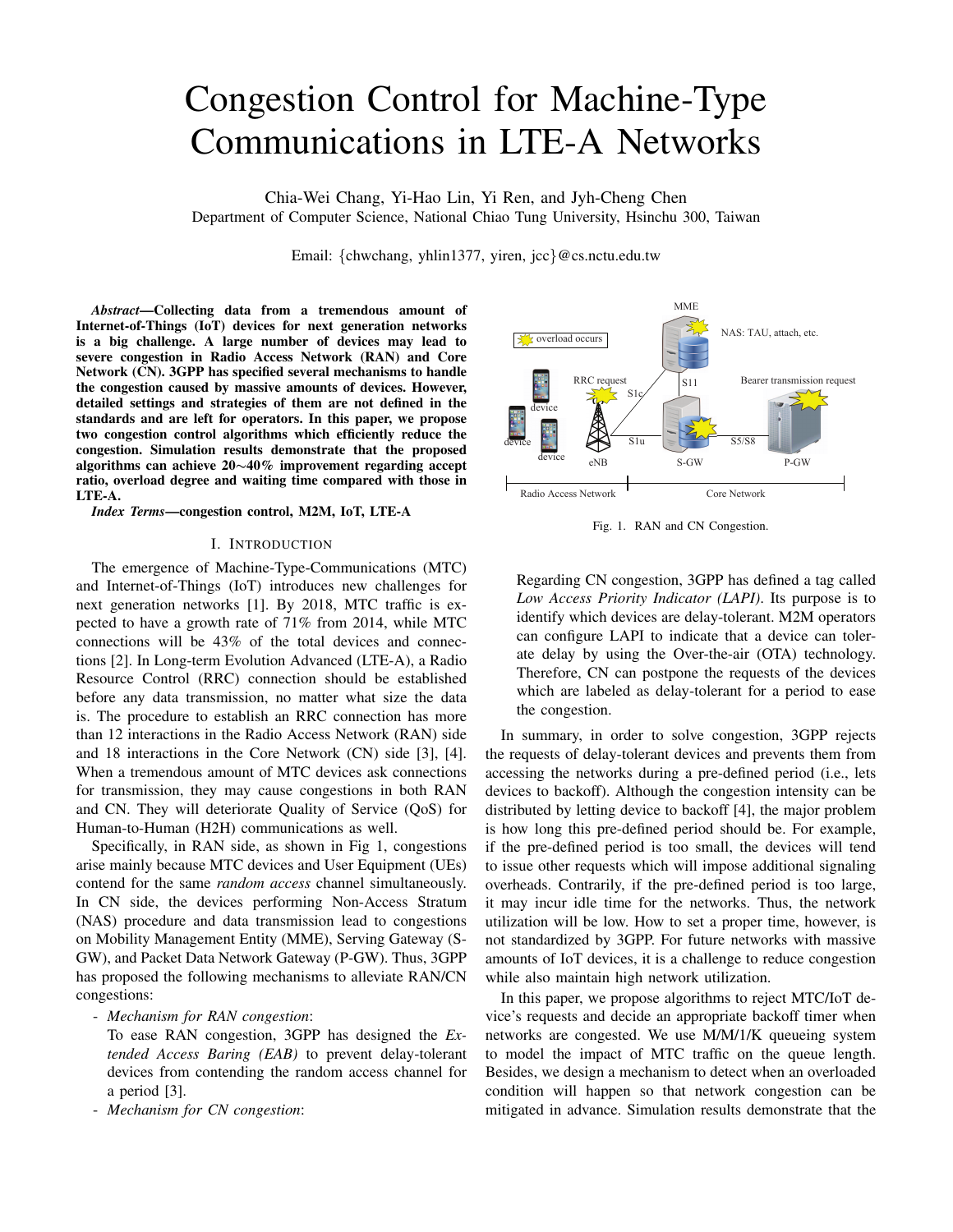proposed algorithms have 20∼40% improvement regarding accept ratio, overload degree and waiting time compared with those in LTE-A.

The rest of the paper is organized as follows: Section II briefly introduces background of congestion control in LTE-A. Section III depicts the state-of-the-art. Proposed algorithms are presented in Section IV, followed by performance evaluation in Section V. Section VI concludes this paper.

# II. OVERVIEW OF M2M CONGESTION CONTROL IN LTE-A

In 3GPP Release 10, a device is regarded as low priority when its LAPI is configured as "1", and as normal priority when its LAPI is configured as "0". When networks are overloaded, congestion control function starts to reject the requests of the devices with  $LAPI = 1$ . It also decides and sends backoff values to the device. During backoff period, the device cannot initiate an RRC connection until the expiration of the backoff timer. 3GPP has defined congestion control functions for P-GW, MME, and  $eNB<sup>1</sup>$ , respectively. We describe them as follows:

<sup>∙</sup> *P-GW Congestion Control*:

P-GW is responsible for IP address assignment for users and devices and acts as the point of entry and exit between the CN and external packet data networks. If a P-GW is overloaded, it will refuse new connections and indicate a random backoff time for a specific Access Point Name (APN) to MME. MME then rejects all incoming requests for the specified APN. Devices will stop trying to access the APN until the backoff timer is expired.

<sup>∙</sup> *MME Congestion Control*:

The MME is a control entity dealing with the signaling between devices and CN. It is also responsible for bearer activation/deactivation. When an MME is overloaded, it will refuse the NAS requests from low access devices and further specify randomized backoff values to the devices in case of the excessive load by informing RAN with its load level. Thus, RAN can start blocking some incoming traffic heading to the CN. Furthermore, MME will decline the downlink data notification for low-priority devices in idle mode (i.e., MME refuses the paging operations if there are traffic heading to low-priority devices).

<sup>∙</sup> *eNB Congestion Control*:

The eNB will reject any RRC Connection Requests from low-priority devices when it is overloaded. LTE-A defines six causes for RRC Connection Request: (1) Emergency, (2) High Priority Access, (3) Mobile Originating Data, (4) Mobile Originating Signaling, (5) Mobile Terminating Access, and (6) Delay Tolerant Access. Generally, requests with the lowest priority cause, Delay Tolerant Access, are rejected first. Meanwhile, a random *Extended Wait Time* is configured within the RRC Connection Reject message to a device. Upon receiving an RRC Connection Reject message, a device will start T302

<sup>1</sup>Please refer to [4] for the definitions of P-GW, MME, and eNB.

 $\times$  timer<sup>2</sup> with a value specified in the RRC Connection Reject message. During the backoff time, the device will suspend the RRC Connection attempts.

# III. RELATED WORK

According to the report from [2], the number of mobile devices will be over 10 billion by 2018. Upon detecting an event, lots of devices generate lots of small-size data and try to connect to the network for data transmission at the same time. It will lead to congestions at RAN and CN sides. Several solutions were proposed to mitigate the congestions.

To reduce the RAN congestion, the authors in [5] proposed an eNB selection mechanism to distribute the access intensity of highly-loaded eNBs. In [6], [7], the load of RAN is predicted so that the access barring parameter can be determined by the network. The authors preallocated random access resource for different MTC classes to prevent devices from accessing network at the same time [8]. In [9], the authors used Access Class Barring and timing advance information to relieve the random access load. However, RAN congestion control does not always work if considerable network jams occur.

To reduce the CN congestion, the authors of [10] proposed a temporal load balancing mechanism. A backoff timer is used to reject devices from accessing CN. In [11], the authors proposed an admission control algorithm to reject requests from devices. The authors in [12], [13] proposed a congestionaware admission control mechanism that selectively rejects signaling messages from devices. The probability of rejection follows the congestion level of a relevant CN node. Even though these studies distribute the congestion over the time domain, it may still not work when the devices keep generate lots of data. Therefore, in this paper, we first propose a backoff timer selection mechanism. Furthermore, we provide a mechanism to distribute a congestion over the space domain.

## IV. PROPOSED ALGORITHMS

# *A. Problem Statement*

As mentioned in Section I, LTE-A starts to reject a device with low priority and gives it a backoff value when networks are overloaded. The backoff value can be set from 0 to 1800  $ms$  [4]. However, how to appropriately set the backoff value based on network load is undefined in the standards. Specifically, a very short backoff value may lead to a device issuing another connection request within a short period, imposing extra signaling cost. That is, networks will reject the device again. On the other hand, a very long backoff value may reduce the utilization of the network. Specifying the length of backoff value is a dilemma for operators. Thus, the objectives of this paper are summarized as follows:

<sup>∙</sup> *Backoff value selection (Algorithm 1)*:

We use M/M/1/K queueing system [14] to determine the backoff time so that the traffic intensity can be scattered over time domain by using a systematic way. The value

<sup>2</sup>Details of T302 timer can be found in  $[4]$ .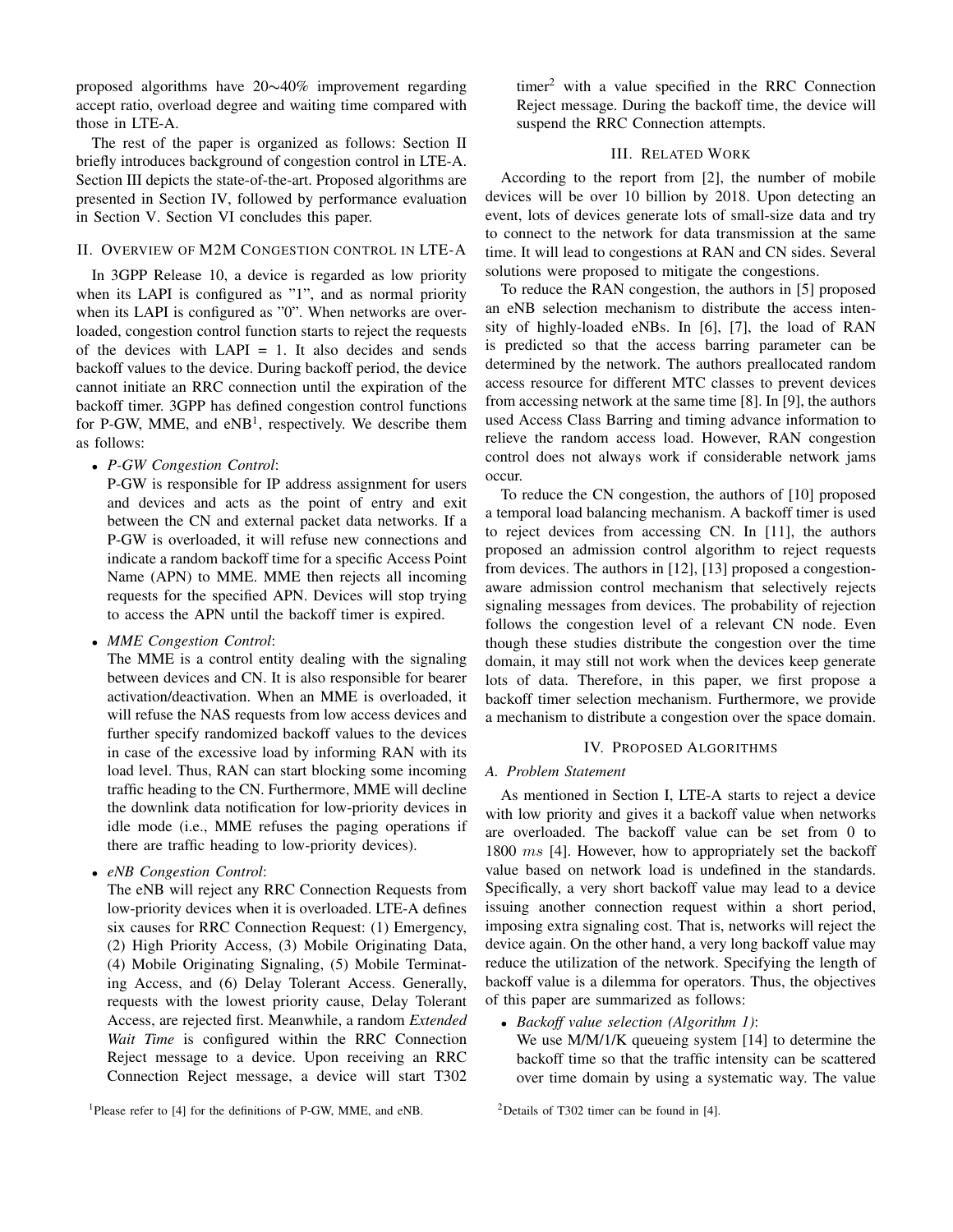## TABLE I SYSTEM PARAMETERS

| Notation             | Description                                                                   |  |  |  |  |
|----------------------|-------------------------------------------------------------------------------|--|--|--|--|
| $t_i$                | The $i^{th}$ period.                                                          |  |  |  |  |
| $\lambda_{t_i}$      | The estimated mean arrival rate of devices' requests                          |  |  |  |  |
|                      | during $t_i$ . That is, $\lambda_{t_i} = \lambda_{t_i}^p + \lambda_{t_i}^b$ . |  |  |  |  |
| $\lambda_{t_i}^N$    | The predicted mean arrival rate from new requests                             |  |  |  |  |
|                      | during time $t_i$ .                                                           |  |  |  |  |
| $\lambda^B_{t_i}$    | The mean arrival rate from old requests                                       |  |  |  |  |
|                      | during $t_i$ due to expiration of backoff timers.                             |  |  |  |  |
| $\mu$                | Mean service rate of a network entity.                                        |  |  |  |  |
| $P_{t_i}(j)$         | The probability that there are $j$ requests in the system                     |  |  |  |  |
|                      | during $t_i$ .                                                                |  |  |  |  |
| $\overline{Q}_{t_i}$ | The average number of requests in the system                                  |  |  |  |  |
|                      | during $t_i$ .                                                                |  |  |  |  |
| $\overline{N_c}$     | The number of requests to be served in current system.                        |  |  |  |  |
| $N_{\theta}$         | The number of requests that may pose an overloaded                            |  |  |  |  |
|                      | condition.                                                                    |  |  |  |  |
| $\overline{W_{t_i}}$ | The average waiting time of requests during $t_i$ .                           |  |  |  |  |
| $T_{t_i}$            | Length of the extend backoff timer.                                           |  |  |  |  |
| $P_{\theta}$         | One of the overloaded thresholds for time domain.                             |  |  |  |  |
| $\epsilon$           | One of the overloaded thresholds for space domain.                            |  |  |  |  |
| Ω                    | One of the overloaded thresholds for space domain.                            |  |  |  |  |



Fig. 2. Algorithm deployed in every NE in CN.

of the backoff depends on the number of requests waiting in the queue. By this way, the probabilities that the device issuing another requests or networks having low utilization will be reduced.

<sup>∙</sup> *Load distribution over space domain (Algorithm 2)* The congestion probability derived in Algorithm 1 will be re-examined in this phase. If the congestion intensity is still high due to a massive number of devices, an algorithm to shift loads to other Network Entities (NE) is proposed (distribute loads over spatial domain). Furthermore, if all NEs' loads in the pool are high, we then use Network Function Virtualization (NFV) [15] technique to create a new instance of a certain NE and distribute the load from existing NEs to the new one.

# **Algorithm 1** Overload Control in Time Domain

**Input:**  $\lambda_{t_0}^N = 0$ ,  $\lambda_{t_1}^B = 0$ ,  $\alpha$ ,  $\mu$ ,  $P_{\theta}$ ,  $N_{\theta}$ ,  $||t_0||$ ;

**Output:** Length of Extended Backoff Timer:  $T_{t_i}$ 

- 1: **while** true **do**
- 2: Collect  $\Lambda_{t_i}$ ;
- 3: /\*\* if exponential moving average is adopted \*\*/
- 4:  $\lambda_{t_{i+1}}^N = \alpha \Lambda_{t_i} + (1-\alpha) \lambda_{t_i}^N;$
- 5:  $\lambda_{t_{i+1}} = \lambda_{t_{i+1}}^N + \lambda_{t_{i+1}}^B;$
- 6: Whenever receiving a request from devices:
- 7:  $\rho_{t_{i+1}} = \frac{\lambda_{t_{i+1}}^N}{\mu};$
- 8: Compute  $\bar{P}_{t_{i+1}}^r(N_\theta N_c);$
- 9: **if**  $P_{t_{i+1}}^r(N_\theta N_c) \leq P_\theta$  then;
- 10: Accept this request;

11: **else**

- 12: Compute  $\overline{W_{t_{i+1}}}$ ;
- 13:  $T_{t_{i+1}} = Uniform(0, 2W_{t_{i+1}});$
- 14: Extended Backoff timer= $T_{t_{i+1}}$ ;
- 15:  $x = \lfloor \frac{T_{t_{i+1}}}{\|t_{i+1}\|} \rfloor;$
- 16:  $\lambda_{t_x}^B$ ++;
- 17: Reject this request & send  $T_{t_{i+1}}$  to the device;
- 18: **end if**
- 19: **end while**

# *B. Backoff value selection*

The basic idea of scattering traffic intensity over time domain is depicted in Fig. 2, which consists of three components: Load Predictor, Load Analyzer, and Admission Control Algorithm (ACA). The Load Predictor predicts the arrivals in next period. The Load Analyzer then evaluates the probability of overloaded condition caused by future requests. Next, the ACA makes decision to accept/reject the request according to the probability. If a request is rejected, the ACA forwards a backoff time to the device, where the backoff time is chosen based on the NE's load. The backoff time is larger if the NE's load is high, and vice versa. NE has to locally maintain its own algorithms.

To start overload protection mechanism, it is necessary to detect whether there is an overload condition at any NE. Predicting future load helps us to start overload protection in advance. For this purpose, the time domain is divided into a set of periods. For instance,  $t_i$ , is the  $i^{th}$  period. Note that  $||t_i|| = ||t_j||, i \neq j \,\forall \, t_i, t_j$  where  $i, j \in \mathbb{N}$ . The buffer size is  $K$  which is finite with First In First Out (FIFO) queueing discipline. The arrival rate of devices' requests is denoted by  $\lambda$ . The service rate in an NE, e.g., MME, S-GW, or P-GW, is denoted by  $\mu$ . The arrival of devices' requests follows Poisson process, and the service time of a request in one NE is independent and identically exponentially distributed<sup>3</sup>. Other system parameters are listed in Table I. Thus, the estimated arrival requests during  $t_i$ ,  $\lambda_{t_i}$ , is given as follows:

$$
\lambda_{t_i} = \lambda_{t_i}^N + \lambda_{t_i}^B,\tag{1}
$$

 $3$ The distribution of the service time can be replaced by other distributions, here, we simply use exponential distribution as an example.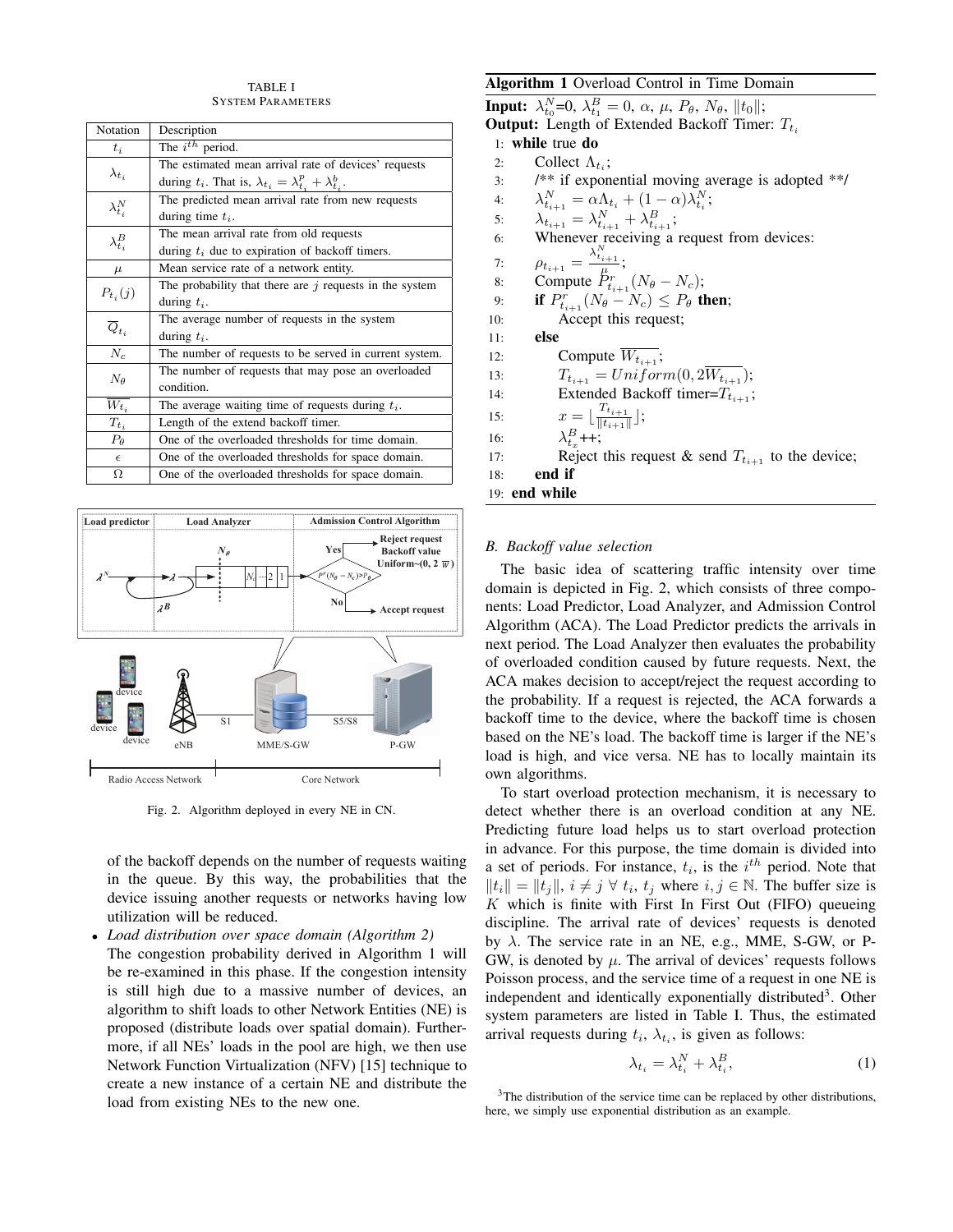where  $\lambda_{t_i}^N$  is predicted arrival rate of new device connection requests during  $t_i$  and  $\lambda_{t_i}^B$  is the connection request arrival rate from the devices of which backoff timers are expired during  $t_i$ .

Specifically,  $\lambda_{t_i}^N$  can be estimated by using any kinds of prediction techniques such as Weighted Moving Average, Exponential Moving Average, etc. [16]. Historical statistics of arrivals can help to estimate the new arrivals for the next period. Here, we adopt Exponential Moving Average into our algorithm. The weight for each older datum will decrease exponentially. Thus,  $\lambda_{t_i}^N$  is given by:

$$
\lambda_{t_i}^N = \alpha \Lambda_{t_{i-1}} + (1 - \alpha) \lambda_{t_{i-1}}^N,
$$
\n(2)

where  $\Lambda_{t_{i-1}}$  is the actual new arrival during  $t_{i-1}$ , and  $\alpha$  is a coefficient factor between 0 and 1, representing the degree of weight decreasing. A larger  $\alpha$  discounts older observation faster. Especially, most MTC will send data periodically or send data if some events are triggered. Either periodical or event-triggered transmission has a fixed transmission distribution over time. Therefore, it is reasonable to use historical statistics to predict the arrival for the next period. Operators can choose a proper value of  $\alpha$  by observing statistics stored in eNB, MME, or P-GW. In this paper, we only focus on such kind of MTC devices with periodical or event-triggered data transmission. To better estimate the arrival in next periods, one has to find this transmission pattern, which is not our focus in this paper. Some related work can be found in [6], [17], [18], [19].

Regarding  $\lambda_{t_i}^B$ , it is trivial to obtain. Since an overloaded NE will reject MTC device's connection requests and ban them from sending requests until the expiration of backoff timers<sup>4</sup>, an NE can easily know how many MTC devices will resend the requests after the expiration of backoff timers.

Once  $\lambda_{t_i}$  and  $\mu$  are obtained, the probability that there are j requests in the NE during  $t_i$  can be obtained:

$$
P_{t_i}(j) = \begin{cases} \rho_{t_i}^j \frac{1 - \rho_{t_i}}{1 - \rho_{t_i}^{K+1}}, & \rho_{t_i} \neq 1, \ j \leq K, \\ \frac{1}{K+1}, & \rho_{t_i} = 1, \ j \leq K, \end{cases} \tag{3}
$$

where  $\rho_{t_i} = \frac{\lambda_{t_i}}{\mu} < \infty$ . For M/M/c queueing system, the system is stationary if the condition  $\rho_{t_i} < c$  is satisfied [14]. Whereas, M/M/1/K queueing system is always stationary even if  $\rho_{t_i} \geq 1$ . Hence, there is no stationary condition [14].

The average number of requests in an NE during  $t_i$  is:

$$
\overline{Q}_{t_i} = \sum_{j=0}^{K} j \cdot P_{t_i}(j). \tag{4}
$$

In order to prevent an NE from overloaded status, we set a warning criterion. The system will be warned if the probability of having at least  $N_{\theta} - N_c$  requests in the system during next period is too high. Therefore, the probability that at least  $N_{\theta}$  –



Fig. 3. Threshold configurations and relative actions.

 $N_c$  requests in a certain NE during  $t_i$  is denoted as  $P^r(N_\theta - )$  $N_c$ ) and is given as:

$$
P_{t_i}^r(N_\theta - N_c) = 1 - \sum_{j=0}^{N_\theta - N_c} P_{t_i}(j)
$$
  
= 
$$
\begin{cases} \frac{1 - \rho_{t_i}}{1 - \rho_{t_i}^{K+1}} \sum_{j=N_\theta - N_c + 1}^{K} \rho_{t_i}^j, & \rho_{t_i} \neq 1, N_\theta \leq K, \\ \frac{K - N_\theta + N_c}{K+1}, & \rho_{t_i} = 1, N_\theta \leq K, \end{cases}
$$
(5)

where  $N_{\theta}$  is the number of requests that may pose an overloaded condition.  $N_c$  is the current number of requests to be served in the system. Because an NE can always observe its queue status, it is easy to obtain  $N_c$ . Hence,  $P_{t_i}^r(N_\theta - N_c)$ can be treated as the load metric for an NE during  $t_i$ .

After setting the warning criterion, we have to configure appropriate backoff time for each rejected request. It is necessary to calculate the average waiting time of requests before configuring an appropriate backoff time. We have to ensure that the mean backoff time of all rejected requests approximates to average waiting time of requests in an NE. To do so, MTC devices will not be significantly rejected by the NE again. Hence, the average waiting time in an NE during  $t_i$  (denoted as  $W_{t_i}$ ) is given by:

$$
\overline{W_{t_i}} = \frac{\overline{Q}_{t_i} + N_c}{\lambda_{t_i}(1 - P_{t_i}(K))}.
$$
\n(6)

From (6), the backoff time during  $t_i$  is denoted as  $T_{t_i}$ , and is selected with the following rule:

$$
T_{t_i} = Uniform(0, 2\overline{W_{t_i}}). \tag{7}
$$

The overload control over time domain is referred in Algorithm 1.

## *C. Load distribution over space domain*

The proposed time domain based congestion control algorithm distributes the loads over time domain. However, if an NE is continuously busy, it will permanently reject devices' request and send back backoff values which increase signaling overhead a lot. Therefore, offloading some devices from one NE to another NEs is a solution to reduce persistent congestion. 3GPP then defines pools of MMEs, S-GWs, and P-GWs for load balancing and redundancy among various NEs [4]. For instance, when an MME is overloaded, we can

<sup>&</sup>lt;sup>4</sup>An overloaded NE will reply a backoff value to an MTC device.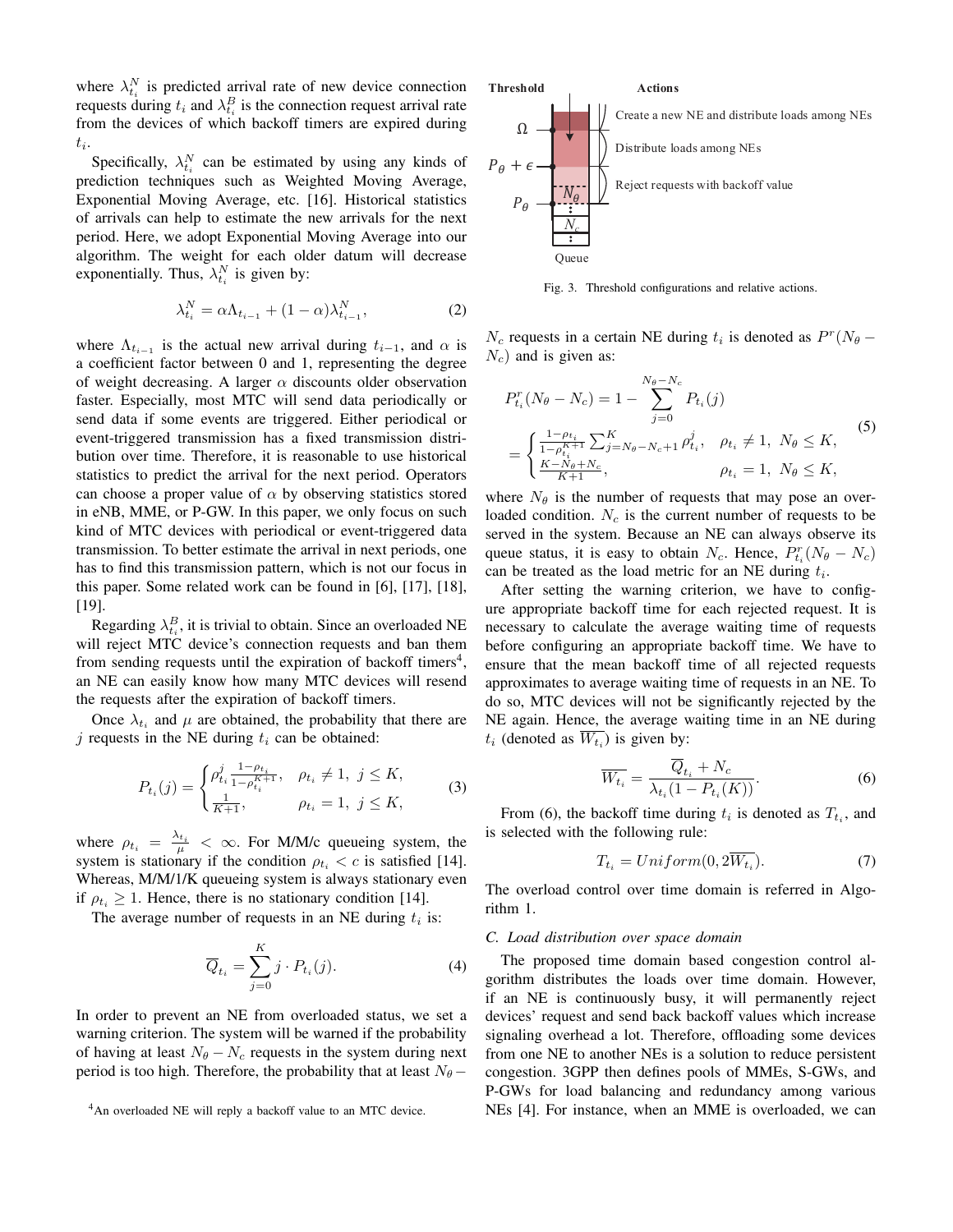TABLE II SIMULATION SETTINGS

| ı                  |         |    | А   |     |   |  |
|--------------------|---------|----|-----|-----|---|--|
| 100<br>$0^{\circ}$ | ഹ<br>vv | 80 | υ.ο | ◡.⊥ | . |  |

offload traffic by asking devices to perform "Load Balancing Tracking Area Update" to other MMEs. Similarly, loads can also be distributed among pools of eNBs, S-GWs, or P-GWs. Here, we further propose a space domain based algorithm by using the idea of offloading traffic among NEs.

Taking MME as an example, to achieve load balancing among MMEs, a device is assigned to a particular MME based on the load of each MME in the pool. To accomplish this purpose, an MME's *Weight Factor* based on the MME load compared with another MMEs is set [4] and it is forwarded to eNBs through *S1-AP* message. Alternatively, we can change the *Weight Factor* via *MME Configuration Update* message [4]. However, the major problem is which value of *Weight Factor* can dynamically reflect the load of a particular MME. In this paper, we use equation (5) as our *Weight Factor*. The detailed overload control over space domain is given in Algorithm 2. In Algorithm 2, two additional thresholds are given: (a) threshold,  $P_{\theta} + \epsilon$ , to judge when to distribute loads to other MMEs, and (b) threshold,  $\Omega$ , to decide when to create a new MME instance. Actions in accordance with their thresholds are demonstrated in Fig. 3. Note that, the selections of  $\epsilon$  and  $\Omega$  depend on the preference of the operators. The higher values of  $\epsilon$  and  $\Omega$  result in few shifting operations but higher probability of getting an NE overloaded. Due to space limit, we don't discuss this tradeoff in this paper.

# V. PERFORMANCE EVALUATION

In this section, we evaluate the performance of the proposed algorithms and compare them with the one in LTE-A. We first investigate the variation of the arrival requests over the time, followed by the discussion between the traffic intensity and the accept ratio of the requests. The overload degree under different traffic intensity then is shown. After that, we examine the average waiting time for a request. The correctness of our model is validated by extensive simulation using ns-2 [20]. The parameters used in the simulation are listed in Table II.

Fig. 4 depicts the relationship between the total arrival requests (i.e., new requests and old requests due to expiring of backoff timer) vs. simulation time when  $\rho = 5$ . We can see that the congestion-control scheme proposed in LTE-A cannot handle such high  $\rho$  and consistently reject the requests which causes another peak of requests from backoff expiration. Therefore, the total arrival requests in LTE-A increase as time goes by. Whereas, our proposed algorithms distribute the load over time and space domains which reduce the total arrival requests effectively.

Fig. 5 shows that the overload degree gradually grows when  $\rho$  increases. In LTE-A, the overloaded degree is close to 100% when  $\rho$  is approaching 2. The overloaded degree of the proposed algorithms is only around 5% which is

# **Algorithm 2** Overload Control in Space Domain

**Input:**  $\Omega$ ,  $\epsilon$ ,  $P_{\theta}$ ,  $N_n$ ; **Output:** Overload Control among MMEs; 1: **while** true **do** 2:  $\exists$   $MME_i$ ,  $\forall j \in N_p$ ; 3: //  $N_p$  is the number of NE in the pool. 4: Collect  $P_{t_i}^{r,j}(N_\theta - N_c^j), \forall j \in N_p;$ 5: **if**  $\sum_{j}^{N_p} P_{t_i}^{r,j} (N_\theta - N_c^j) / N_p \ge \Omega$  **then** 6: **if**  $MME_j$  is the master **then** 7: Create a new MME in the MME pool; 8: Update  $N_p = N_p + 1$  to other MMEs; 9: **else** 10: Wait for new  $N_p$  & new creation of MME; 11: **end if** 12: **if**  $P_{t_i}^{r,j}(N_\theta - N_c^j) \ge (P_\theta + \epsilon)$  **then** 13: /\*\* Perform Load Balancing \*\*/ 14: Force devices to do TAU; 15: // Release S1 & attach to other MME according 16: *// to Weight Factors among all MMEs*; 17: Calculate  $P_{t_i}^{r,j}(N_\theta - N_c^j);$ 18: **MME\_Configuration\_Update** $(P_{t_i}^{r,j}(N_\theta - N_c^j));$ 19: **end if** 20: **else** 21: **if**  $P_{t_i}^{r,j}(N_\theta - N_c^j) \ge (P_\theta + \epsilon)$  **then** 22: /\*\* Perform Load Balancing \*\*/ 23: Force devices to do TAU; 24: // Release S1 & attach to other MME according 25: // to Weight Factors among all MMEs; 26: Calculate  $P_{t_i}^{r,j}(N_\theta - N_c^j)$ 27: **MME\_Configuration\_Update** $(P_{t_i}^{r,j}(N_\theta - N_c^j));$ 28: **end if** 29: **end if** 30: **end while**



Fig. 4. Traffic intensity  $\rho$  vs. total arrival  $\lambda = \lambda^N + \lambda^B$ .

approximately 20 times as much as that in LTE-A. That is, the proposed algorithms can accommodate a larger number of requests than that in LTE-A under the same  $\rho$ . Furthermore, in the proposed algorithms, an NE's load is still not too heavy (around 0.8) even  $\rho = 10$ . Because of a better backoff selection in the proposed algorithms, each request can be served with